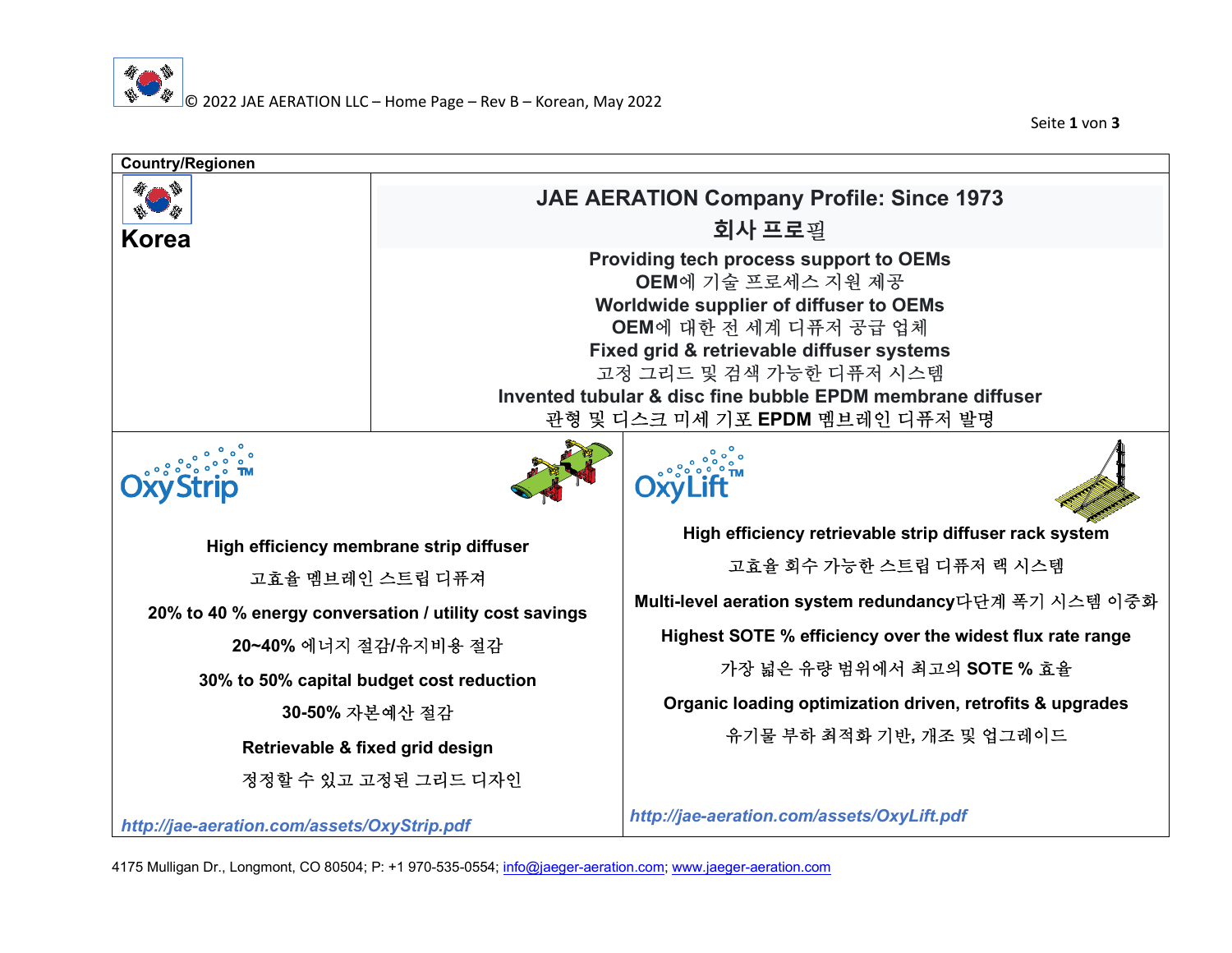

Seite **2** von **3**



**Nutrient loading driven process control** 영양소 부하 기반의 공정 제어<br>Joad driven design = vr. 1 t **Organic load driven design – yr. 1 to yr 20+** 유기물 부하 운전 설계 **1 ~ 20**<sup>년</sup> 이상 **Energy conservation by aeration being separate from mixing** 혼합과 분리되는 폭기에 의한 에너지 절약<br>lictable effluent quality for nutrient rem **Predictable effluent quality for nutrient removal** 영양소 제거를 위한 예측 가능한 폐수수질

*http://jae-aeration.com/assets/OxyPorcess.pdf*



**Retrievable FBBR | IFAS | MBBR systems** 검색 가능한 **FBBR | IFAS | MBBR** 시스템 **Increasing existing systems organic removal performance** 기존 시스템 유기물 제거 성능 향상<br>.mmonia nitrification annlication **Ammonia nitrification applications** 암모니아 질산화 응용<br>ules – increases svs **Retrievable modules – increases system redundancy** 검색 가능한 모듈 **–** 시스템 이중화 증가

*http://jae-aeration.com/assets/BioCube.pdf*